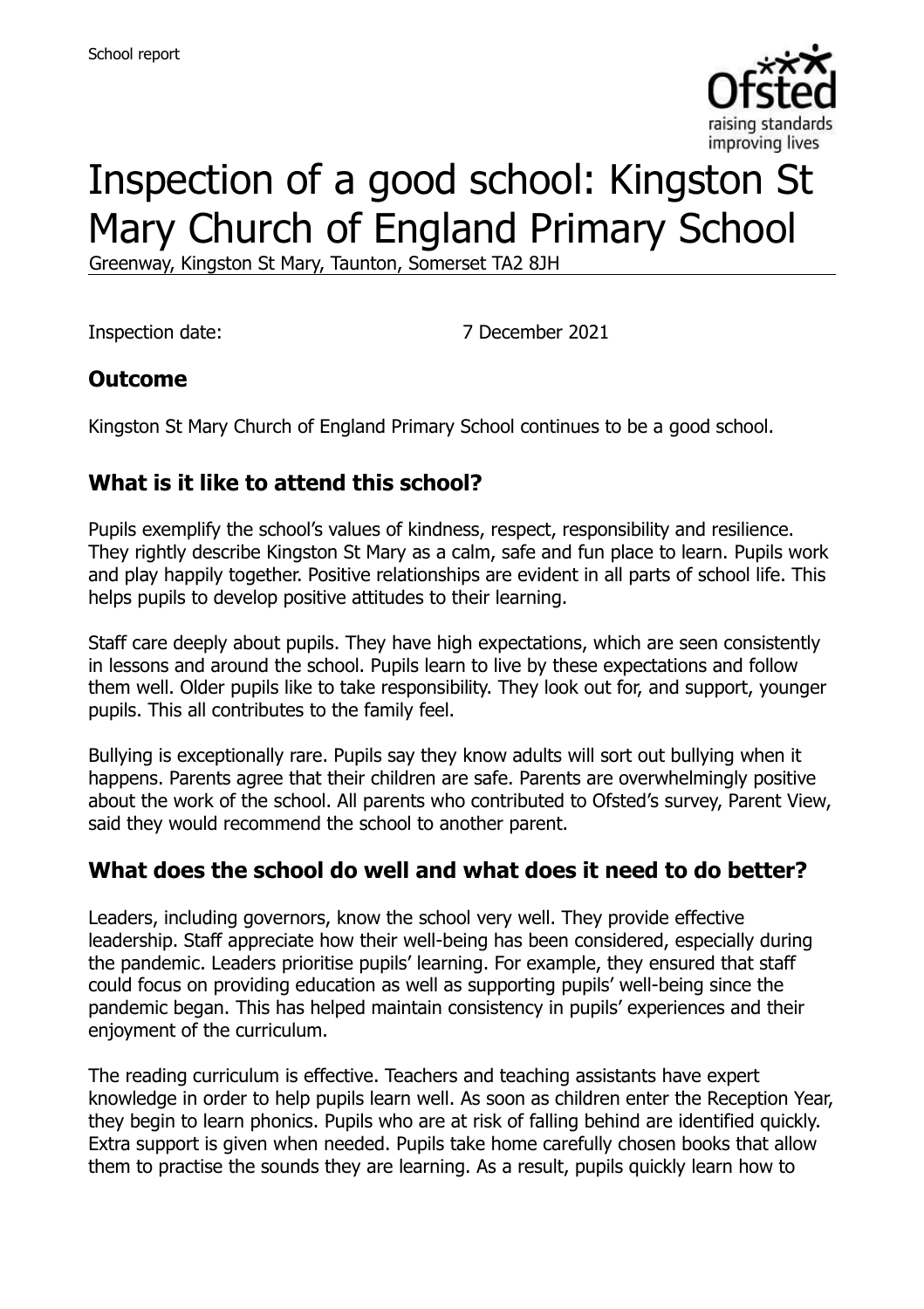

sound out words and read them accurately. This helps them to become competent readers.

Older pupils say they love reading. They speak confidently about stories their teachers have shared with them. They really like the school library, where there are plenty of books to choose from. They enjoy the ways that they can contribute to the stories that their teachers might read them in the future.

Leaders have focused appropriately on improving the quality of the foundation subjects in the school. However, the impact of the pandemic means there is still a long way to go in some subjects, such as history, geography and art. Curriculum planning in these subjects is very new and not yet established. Therefore, pupils do not always know and remember as much as they could in these subjects.

The mathematics curriculum is sequenced in a logical way. Teachers have strong subject knowledge. They use a range of strategies to help pupils learn key mathematical knowledge. Pupils can use equipment to support their learning independently. This means for pupils who find mathematics challenging, including those with special educational needs and/or disabilities (SEND), they learn useful ways to support their own learning without adult intervention.

The leadership of SEND is effective. Leaders have a strong overview of the pupils with SEND. They work closely with teachers. Together, they plan, implement and review provision to ensure pupils' needs are consistently met. Staff receive useful training. Early identification is supported well. For example, children are screened to check for any speech and language needs early in the Reception year.

Pupils' broader development is enriched in several ways. The school ethos is underpinned by its strong Christian values. Pupils experience a range of spiritual opportunities, including through key events, such as the celebration of Christmas. Pupils enjoy the trips and visits that are used to enhance the curriculum. Pupils talk positively about the clubs that are on offer, such as the gymnastics clubs.

### **Safeguarding**

The arrangements for safeguarding are effective. Staff are knowledgeable and diligent. They work closely with other agencies. Leaders know the families at the school exceptionally well. Similarly, they understand the community. Staff are trained appropriately and supported to respond to these challenges.

Safer recruitment processes are followed attentively. Appropriate checks are made on staff and recorded on a single central register. A governor is responsible for overseeing safeguarding. They ensure that leaders are held to account. They also check that processes are compliant and carried out properly, so that pupils are safe.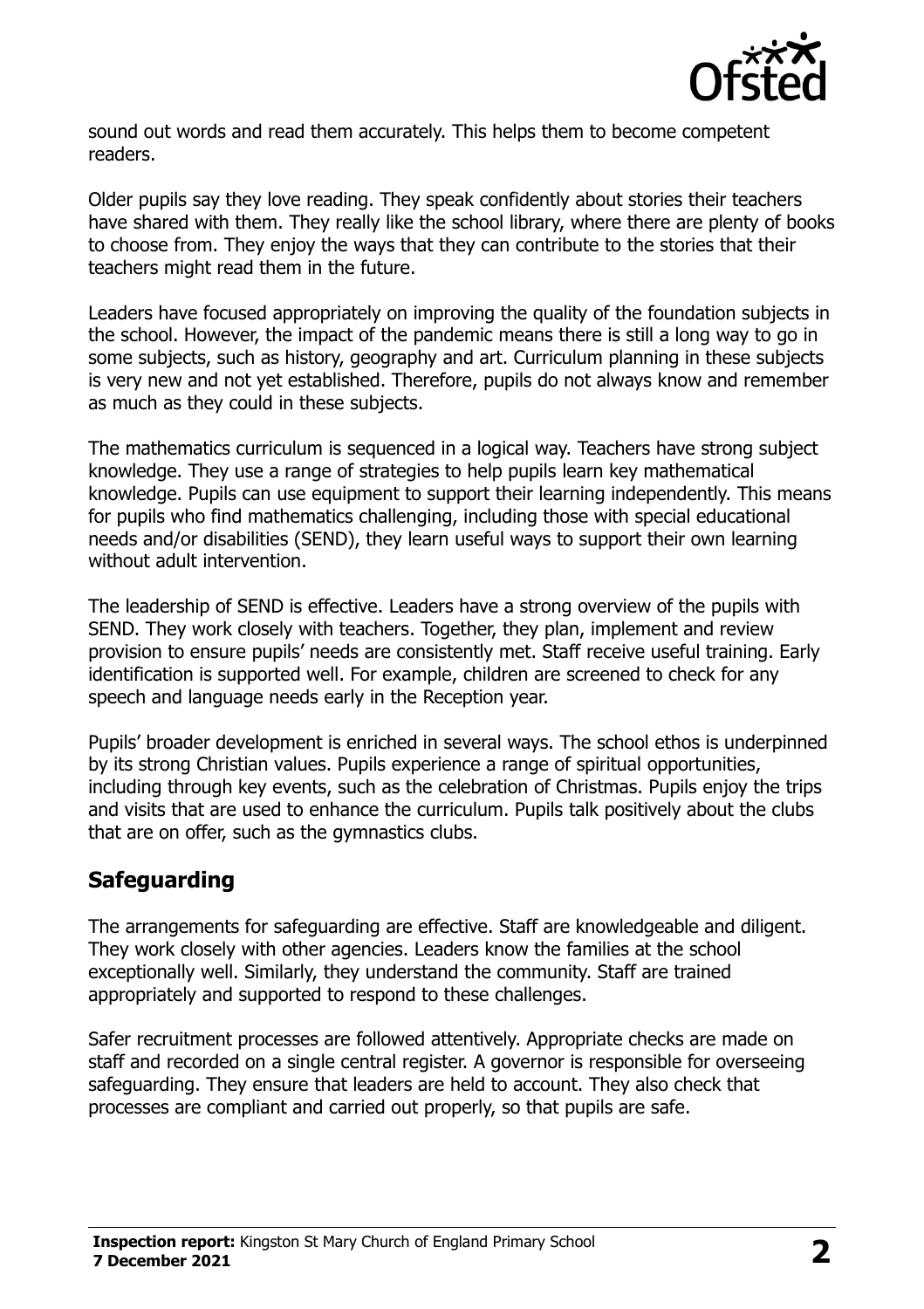

# **What does the school need to do to improve?**

# **(Information for the school and appropriate authority)**

■ The school's curriculum is not yet sufficiently well planned and sequenced in some subjects. Leaders paused their work to improve the curriculum due to the pandemic. However, it is clear that leaders have already taken action to plan next year's curriculum and to train staff in how to deliver it. For this reason, the transitional arrangements have been applied. Leaders now need to ensure an effective curriculum is in place for all subjects.

### **Background**

When we have judged a school to be good, we will then normally go into the school about once every four years to confirm that the school remains good. This is called a section 8 inspection of a good or outstanding school, because it is carried out under section 8 of the Education Act 2005. We do not give graded judgements on a section 8 inspection. However, if we find evidence that a school would now receive a higher or lower grade, then the next inspection will be a section 5 inspection. Usually this is within one to two years of the date of the section 8 inspection. If we have serious concerns about safeguarding, behaviour or the quality of education, we will deem the section 8 inspection as a section 5 inspection immediately.

This is the first section 8 inspection since we judged the school to be good in December 2016.

### **How can I feed back my views?**

You can use [Ofsted Parent View](https://parentview.ofsted.gov.uk/) to give Ofsted your opinion on your child's school, or to find out what other parents and carers think. We use information from Ofsted Parent View when deciding which schools to inspect, when to inspect them and as part of their inspection.

The Department for Education has further quidance on how to complain about a school.

If you are the school and you are not happy with the inspection or the report, you can [complain to Ofsted.](https://www.gov.uk/complain-ofsted-report)

# **Further information**

You can search for [published performance information](http://www.compare-school-performance.service.gov.uk/) about the school.

In the report, '[disadvantaged pupils](http://www.gov.uk/guidance/pupil-premium-information-for-schools-and-alternative-provision-settings)' refers to those pupils who attract government pupil premium funding: pupils claiming free school meals at any point in the last six years and pupils in care or who left care through adoption or another formal route.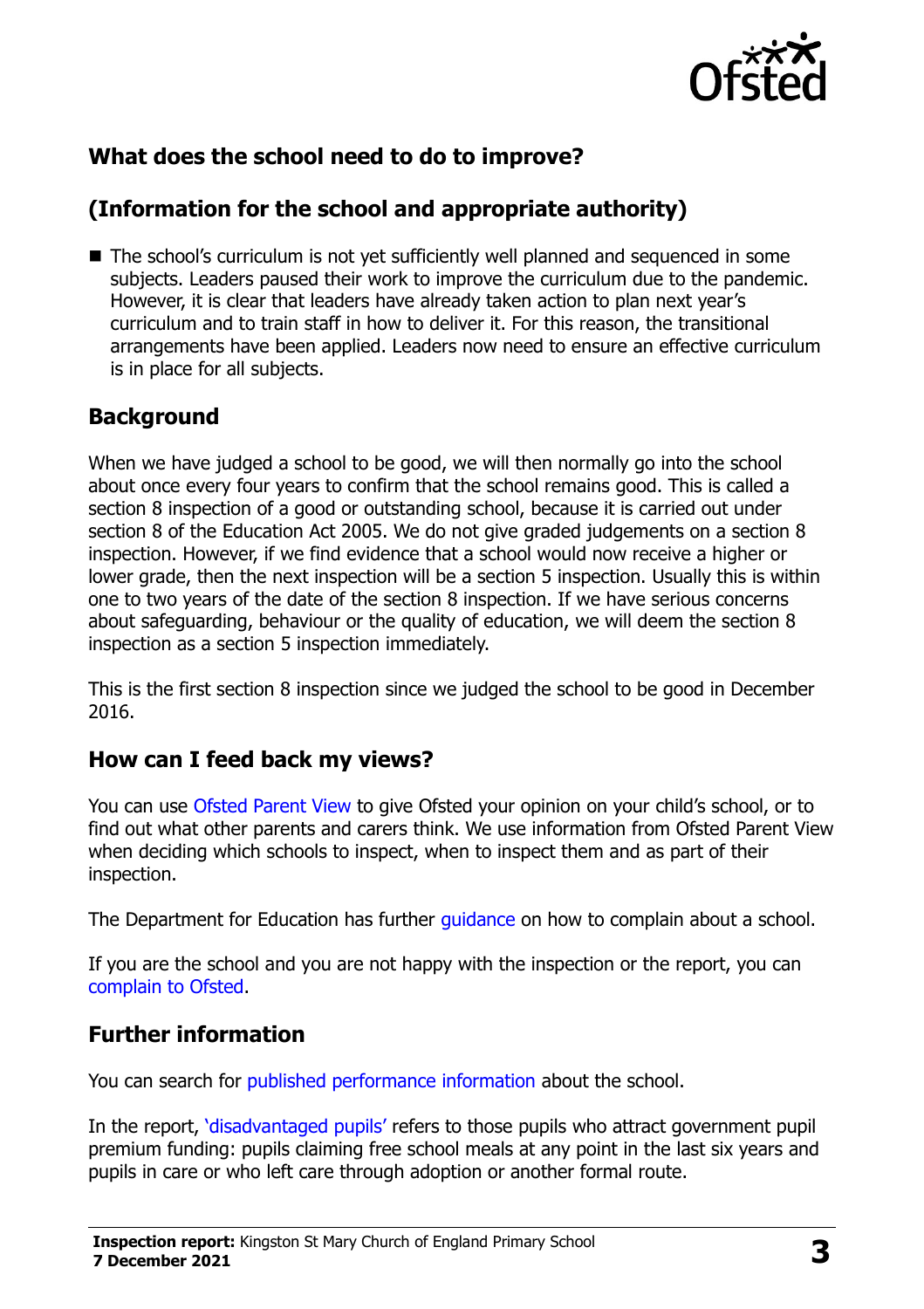

# **School details**

| Unique reference number             | 123795                                                                |
|-------------------------------------|-----------------------------------------------------------------------|
| <b>Local authority</b>              | Somerset                                                              |
| <b>Inspection number</b>            | 10211098                                                              |
| <b>Type of school</b>               | Primary                                                               |
| <b>School category</b>              | Voluntary controlled                                                  |
| Age range of pupils                 | 5 to 11                                                               |
| <b>Gender of pupils</b>             | Mixed                                                                 |
| Number of pupils on the school roll | 89                                                                    |
| <b>Appropriate authority</b>        | Local authority                                                       |
| <b>Chair of governing body</b>      | Barbara Stokes and Stephen Meredith                                   |
| <b>Headteacher</b>                  | Kim Greenslade                                                        |
| Website                             | www.ksmprimary.com                                                    |
| Dates of previous inspection        | 14 and 15 December 2016, under section 8<br>of the Education Act 2005 |

### **Information about this school**

- Kingston St Mary is much smaller than the average-sized primary school. There are currently four classes.
- The school is voluntary controlled and in the Diocese of Bath and Wells.

### **Information about this inspection**

The inspectors carried out this inspection under section 8 of the Education Act 2005.

- This was the first routine inspection of the school received since the COVID-19 pandemic began. Inspectors discussed the impact of the pandemic with school leaders and have taken that into account in their evaluation.
- **Inspectors met with senior and subject leaders, including the headteacher. We met** with the special educational needs coordinator, who also works at another school in Somerset. We met with three representatives of the governing body, including one of the co-chairs.
- Inspectors did deep dives into three subjects: English, mathematics and history. We met with senior and subject leaders, teachers and pupils. We also visited lessons and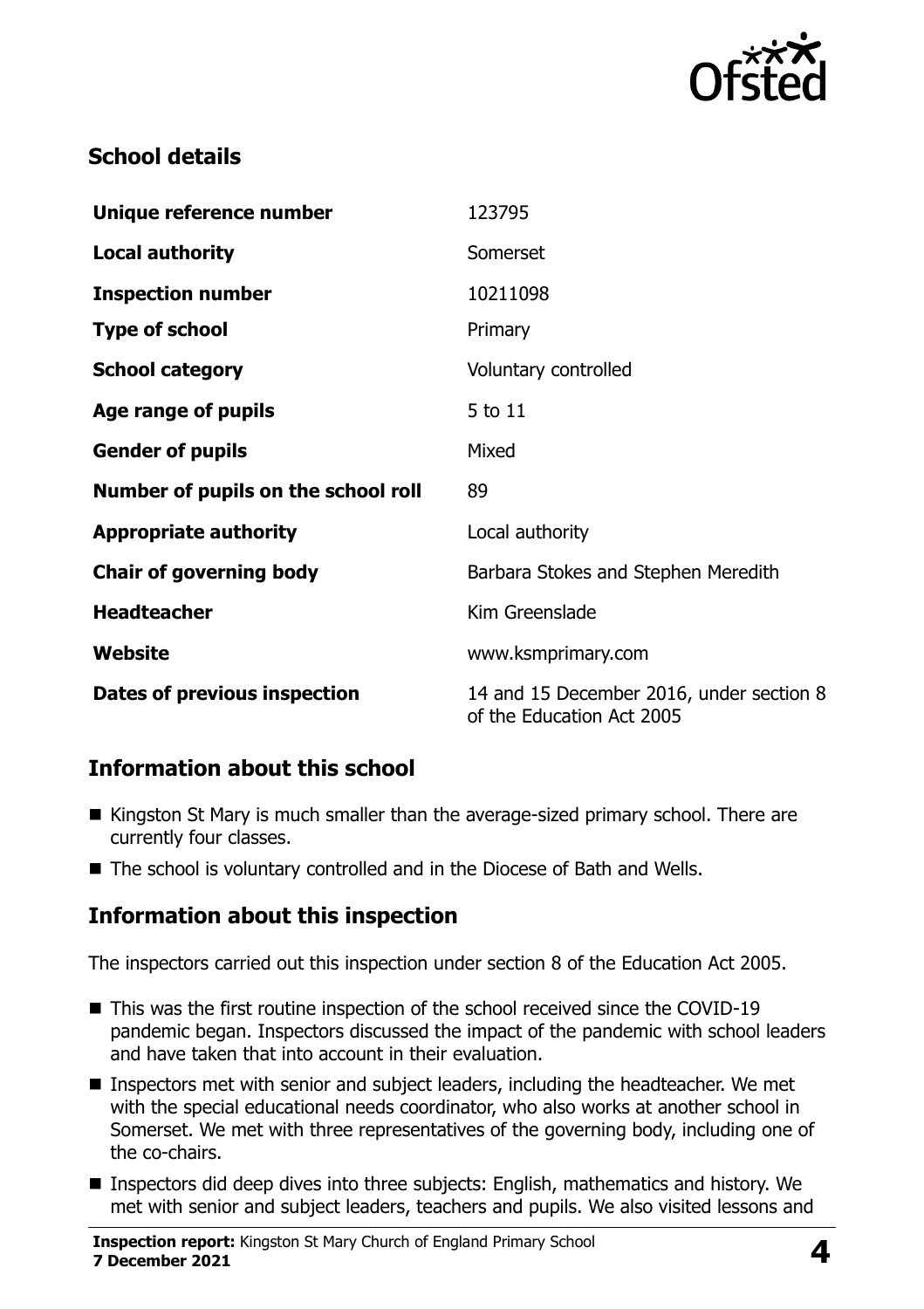

scrutinised pupils' work and talked to pupils. We reviewed some subject planning and spoke to leaders about other subjects.

- Inspectors analysed 12 responses to Parent View, Ofsted's online parents' survey.
- Inspectors analysed school documentation, including leaders' evaluations and plans for improvement and paperwork relating to the work of the governing body. They scrutinised a range of policies and procedures, including those that relate to the curriculum.
- Inspectors reviewed safeguarding arrangements by meeting with the designated safeguarding lead, reviewing safer recruitment processes, speaking to staff and to pupils. Inspectors also scrutinised school policies and information on the website. We discussed governance arrangements, records of concern and links to other agencies.

#### **Inspection team**

Matthew Barnes, lead inspector Her Majesty's Inspector Jen Edwards Ofsted Inspector